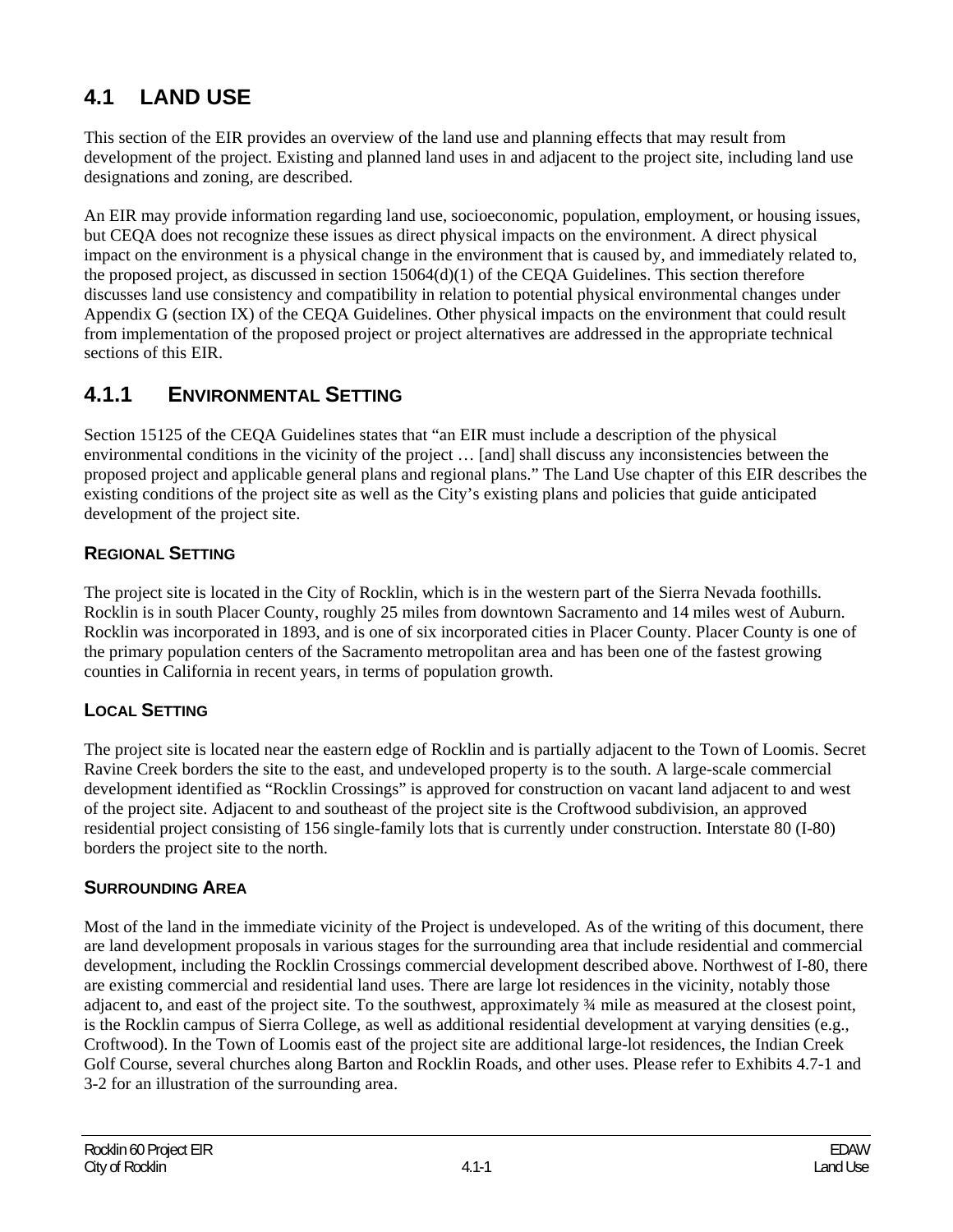# **PROJECT SITE**

The approximately 57-acre project site is currently designated as LDR (Low Density Residential), MDR (Medium Density Residential), RC (Retail Commercial), and R-C (Recreation-Conservation) under Rocklin's General Plan (Exhibit 4.1-1). Approximately 12 acres on the site are designated Medium Density Residential, approximately 33 acres are designated Low Density Residential, approximately 1 acre is designated Retail Commercial, and approximately 10 acres are designated Recreation/Conservation. The General Plan density range for Low Density Residential is between 1 and 3 units per acre, while under the Medium Density Residential category, the range is 4 to 8 units per acre.

The site is currently zoned as UN (Unclassified) – approximately 19 acres, C-2 (Retail Business), OA (Open Area), and R1-12.5 (Residential with a 12,500 square-foot net minimum lot size) (Exhibit 4.1-2).

The site is currently vacant and undeveloped. The topography is gently sloping to flat terrain and the site is situated at an elevation of approximately 320 to 360 feet above mean sea level. Secret Ravine Creek, which is a perennial drainage that is tributary to Miner's Ravine, Dry Creek, and ultimately the Sacramento River via Steelhead Creek, runs alongside the project site's southeastern boundary. Seasonal wetlands, swales, and intermittent drainages are located on the site. Much of the project site is vegetated with plants typical of valleyfoothill riparian and blue oak woodland. Rocky outcrops are scattered throughout the riparian area, as well as evidence of historic mining activities.

# **LAND USE DESIGNATIONS OF SURROUNDING AREA**

Land east of the project site within the City of Rocklin is designated as medium-density residential while land east of the project site within the Town of Loomis is designated for low-density residential development. Land directly to the north is designated low-density residential (please refer to Exhibit 4.1-1). Land designated for retail commercial development is located west of the project site and to the northwest of I-80. A small area of land directly west of the site is designated for medium-density residential uses. South of the project site, extending from the east to the southwest, is a strip of recreational conservation land following the Secret Ravine Creek floodplain, with additional low-density residential designations south of the project site, across Secret Ravine Creek. A small strip of low-density residential is located along the site's southern boundary.

## **ZONING DESIGNATIONS OF SURROUNDING AREA**

Land to the southeast of the project site in the City of Rocklin is zoned Planned Development with densities ranging from 1.93 to 2.5 dwelling units per acre on individual parcels. A strip of property zoned Open Area associated with the Secret Ravine Creek flood plain separates these Planned Development parcels from the project site. To the east within the City of Rocklin is a cluster of parcels that are surrounded by the proposed project. These parcels are zoned Unclassified. Directly north is land zoned Residential Single Family with a 12,500 square foot minimum lot size. Directly west of the project site is land zoned Retail Business. South of the project site is land zoned Open Space with a very small triangle area along the southwestern corner zoned Residential Single Family with a 12,500 square foot minimum lot size. Please refer to Exhibit 4.1-2 for an illustration of the zoning designations in the vicinity of the project site.

# **4.1.2 REGULATORY SETTING**

The Planning and Zoning Law of the California Government Code mandates that each city and county planning agency prepare and adopt a general plan for the physical development of lands within that city or county's jurisdictional boundaries. The general plan is required to address and establish policies for specific planning issues or elements. By establishing these policies, codes, and ordinances, the local governing body is provided a tool by which to measure and regulate the future development and planning decisions that face the community.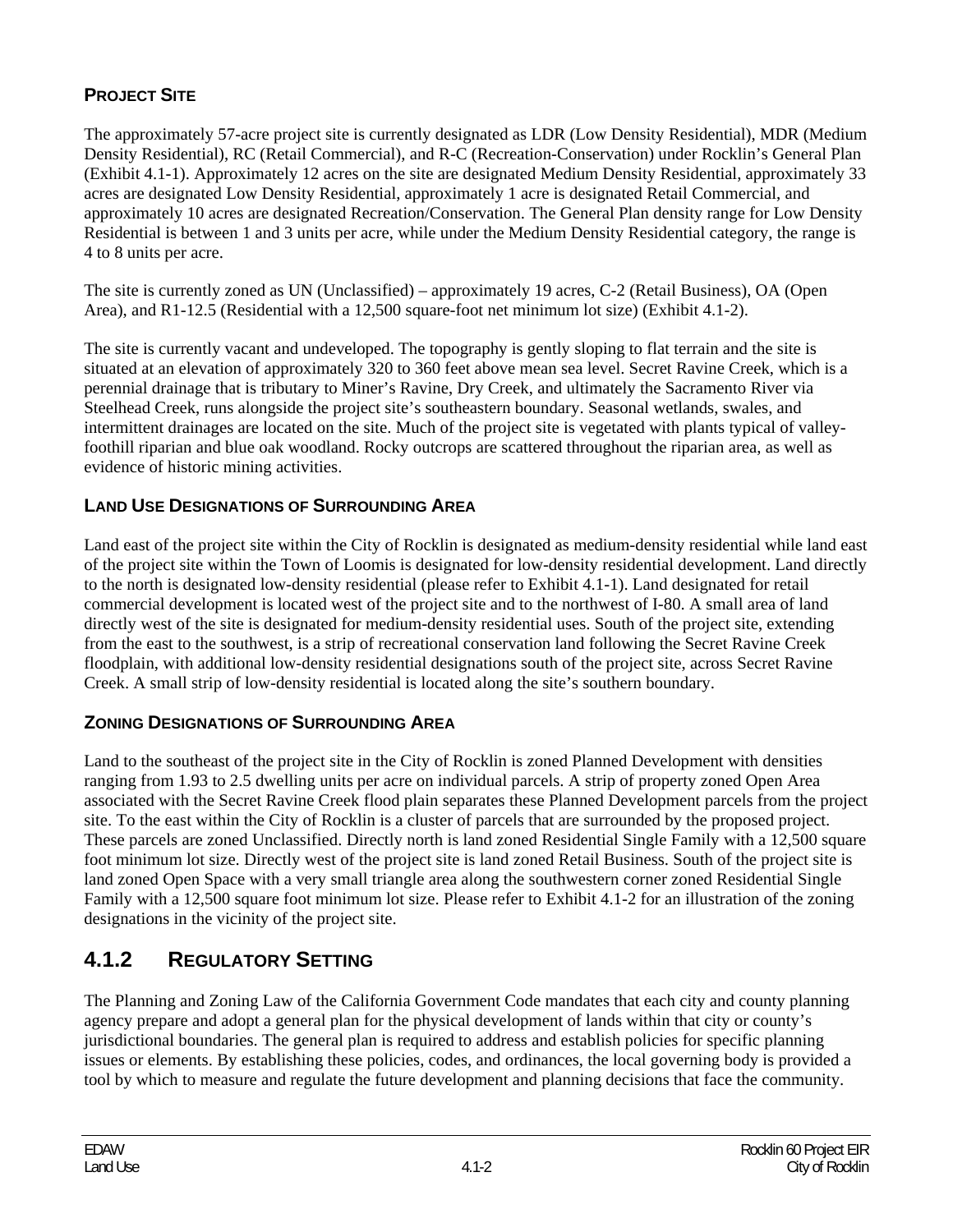

Source: City of Rocklin 2007

#### Rocklin General Plan Land Use Designations **Exhibit 4.1-1 Exhibit 4.1-1**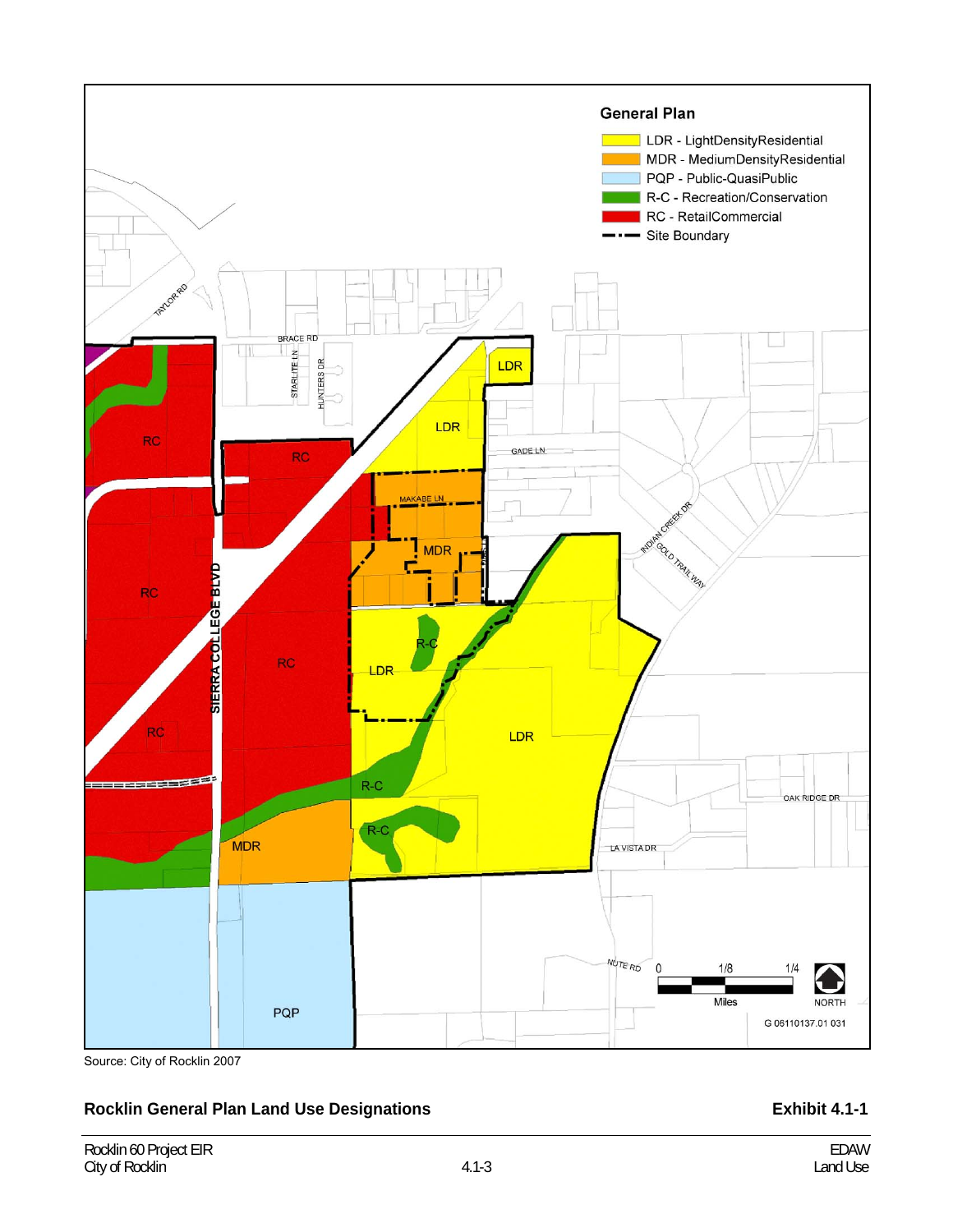

Source: City of Rocklin 2007

#### **Rocklin Zoning District Designations <b>Exhibit 4.1-2 Exhibit 4.1-2**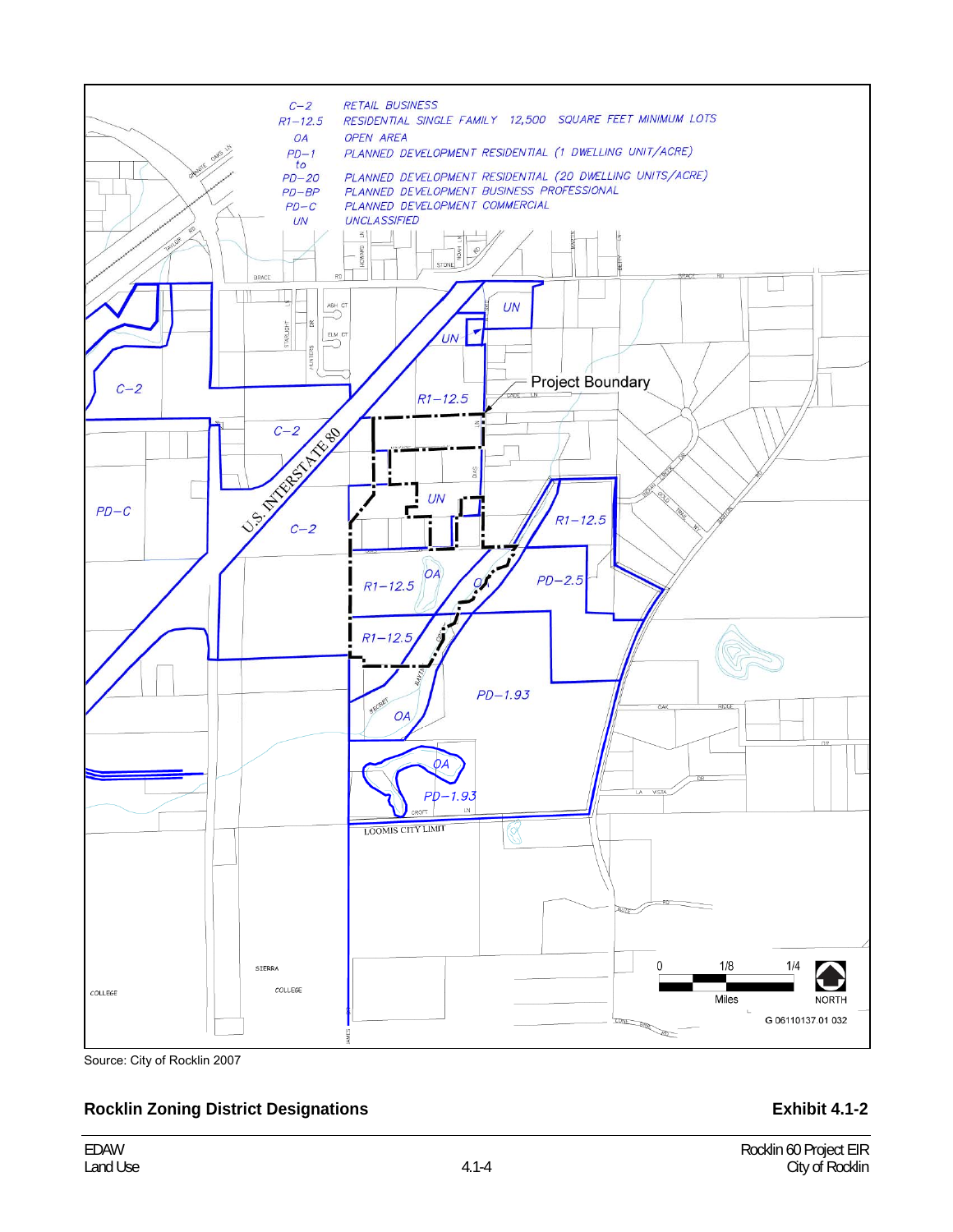Zoning is generally considered to be the primary tool for implementing the General Plan. Because of this, State law requires that the zoning ordinance be consistent with the General Plan. This means the land uses allowed by the zoning ordinance must be compatible with the goals, policies, and land use designations specified in the General Plan. To further strengthen the consistency requirements, the State Subdivision Map Act requires that tentative and final subdivision maps cannot be approved unless the design and improvements are found to be consistent with the General Plan.

## **CITY OF ROCKLIN GENERAL PLAN**

The City of Rocklin's General Plan is designed to identify the direction the City will take concerning its future development and to serve as a long-term guide for the orderly growth and development of the City. It forms the basis for zoning, subdivision regulation, and other planning decisions on the location, intensity, and design of public facilities and land use.

The location and intensity of land uses, the supportive transportation network, and other policies specified in the General Plan are required to be implemented through all other land use approvals. This is commonly known as the consistency requirement. All discretionary land use approvals must be found to be consistent with the goals and policies of the General Plan (including the land use diagram and circulation diagram). The consistency requirement is enforced through development of zoning, subdivision regulations, and other implementing tools, which are also required to be consistent with the General Plan. Consistency is also addressed as the City considers development applications and other actions relative to General Plan policies. The City would deny projects that are inconsistent with the General Plan and/or condition projects in order to bring them into conformance with the General Plan. In this way, General Plan policy is applied and implemented in the design and construction of development projects.

Many General Plan goals and policies were developed to address and minimize the potentially significant environmental impacts of urban development anticipated under the General Plan. The City's goals and policies seek to preserve and enhance environmental resources, while also providing for new urban development. It is expected that General Plan goals and policies will avoid some environmental impacts of development.

Certain environmental impacts were found in the EIR prepared for the General Plan to be significant and unavoidable. These include impacts on regional air quality, visual impacts associated with the loss of open space, and the cumulative contributions to traffic congestion and loss of biological resources.

## **Land Use Element**

The Land Use Element plays a central role in the General Plan. It provides a description of the existing land use patterns and establishes future development patterns. This element represents City policy on the allowable density and intensity of development, is the basis for public facilities and infrastructure planning, and establishes policy on annexation and development phasing. The Land Use Element identifies specific goals and policies for residential, commercial, and industrial uses, as well as goals and policies to ensure land use compatibility and coordination with relevant agencies for land outside of the City. The goal and policies for residential land uses are applicable to the proposed project. The specific residential land use policies applicable to the proposed project are identified below.

## *Residential Land Use*

Goal for Residential Land Use: To designate, protect, and provide land to ensure sufficient residential development to meet community needs.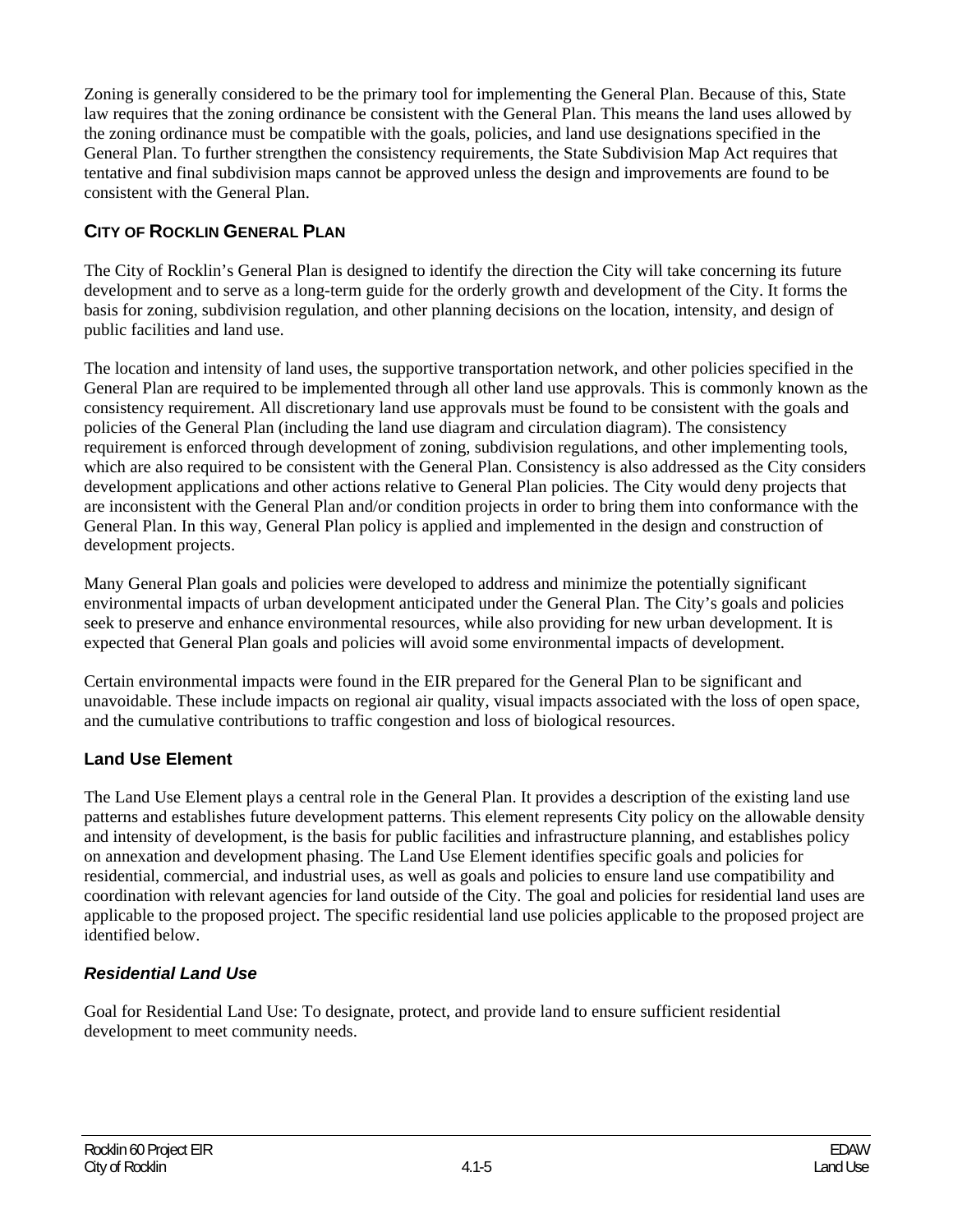Policies for New Residential Land Use:

- 7. To require that new development in or near existing residential areas be compatible with those existing neighborhoods.
- 8. To coordinate planning in areas contiguous to neighboring jurisdictions in order to ensure compatible land uses.
- 10. To designate residential land according to the following scale:

|                     | Dwelling Units Per Acre |
|---------------------|-------------------------|
| Rural               | Less than 1             |
| Low density         | $1 - 3$                 |
| Medium density      | $4 - 8$                 |
| Medium high density | $9 - 15$                |
| High density        | $6-20$                  |

(Units to be rounded to nearest whole number. Land use projects that develop less than or more than the designated residential land use ranges shall be considered inconsistent with the General Plan.)

- 11. To discourage leap-frog or premature development in areas not contiguous to existing developed and serviced areas of the City.
- 13. To establish residential design standards, especially for hillside and other unique areas.
- 14. To encourage medium-high and high density residential areas near major arterial and collector streets
- 16. To encourage the design of neighborhoods that interconnect streets and pedestrian pathways for vehicle and pedestrian use to provide for social interaction and the efficient movement of service and emergency vehicles.

#### *Medium Density Residential*

The purpose of the Medium Density Residential land use designation is defined in Table 5 (page 43) of the General Plan as follows:

- ► *Provide areas for single family homes on urban lots, including town-houses and condominiums.*
- ► *To allow for accessory uses and non-residential uses which are compatible with single family neighborhoods.*
- ► *To discourage non-residential uses which are incompatible with single family neighborhoods.*

Table 5 of the General Plan further defines the character, density, population per acre, and compatible zoning for the Medium Density Residential land use designation as follows:

*Character: Areas where single family residential structures do not exceed 2 stories in height or cover more than 40% of the site.* 

*Density: Minimum lots from 5,000 square feet to 12,500 square feet with 3.5 to 8.4 dwelling units per acre* 

*Population per Acre: 9 to 21 persons (assuming an average population per household of 2.5)* 

*Compatible Zoning: Residential (R1-5, R1-6, R1-7.5, R1-10, R1-12.5) and Planned Development (PD)*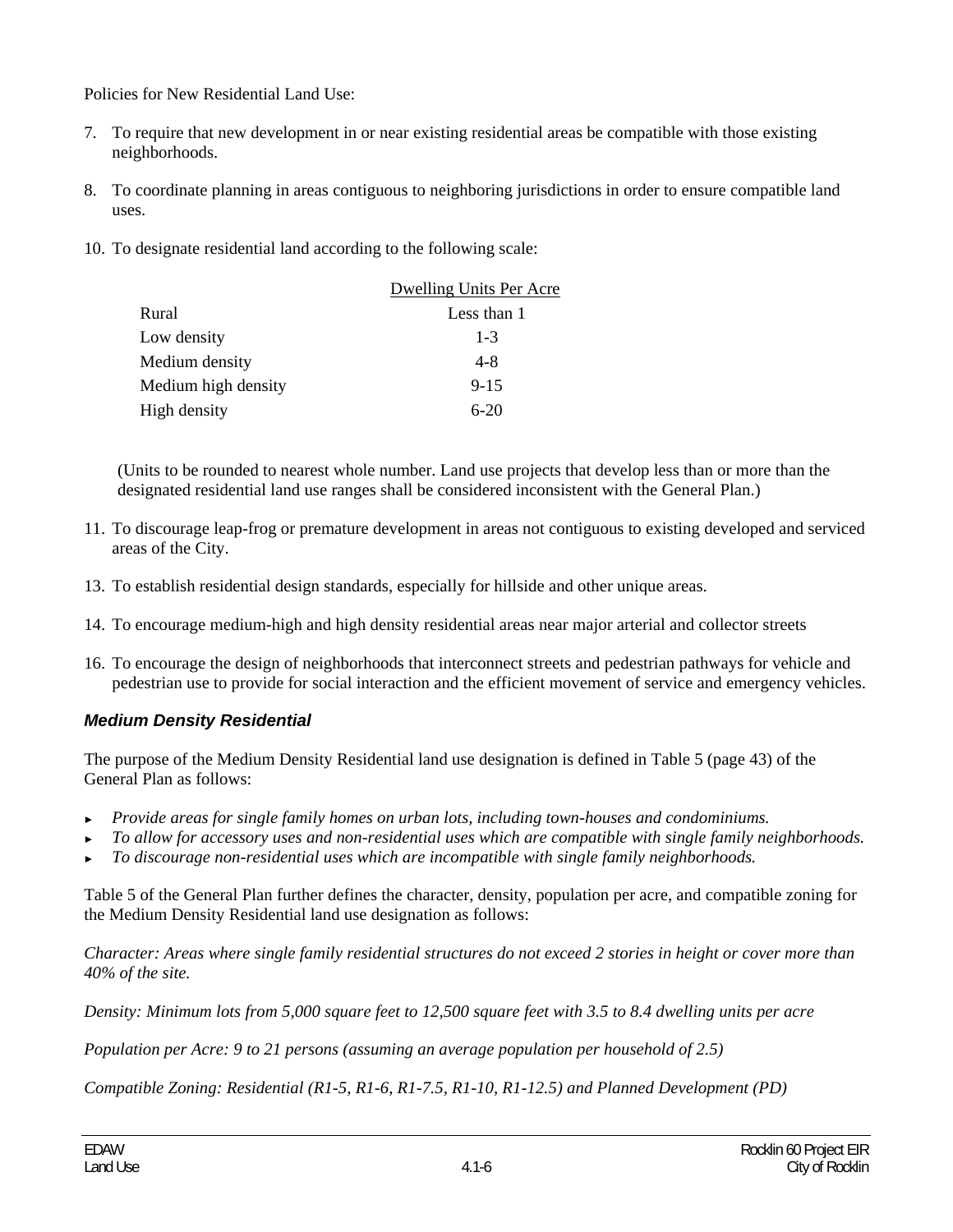### *Low Density Residential*

The purpose of the Low Density Residential land use designation is defined in Table 5 (page 43) of the General Plan as follows:

- ► *Provide areas for single-family residential estate-sized lots, compatible with a semi-rural setting.*
- ► *Establish density patterns which relate to both the physical and man-made characteristics of the land.*

Table 5 of the General Plan further defines the character, density, population per acre, and compatible zoning for the Low Density Residential land use designation as follows:

*Character: Minimum lots from 12,500 square feet in area to 1 acre in area, or 1- 3.4 dwelling units per acre* 

*Population per Acre: 3 to 9 persons (assuming an average population per household of 2.5)* 

*Compatible Zoning: Residential (RE-1 ac., R1-12.5, RE-20, R1-15, RE-30) and Planned Development (PD)* 

## **Housing Element**

The Rocklin General Plan was amended on May 25, 2004 with the adoption of a housing element. Future housing needs were analyzed for the City of Rocklin and an implementation program was identified. Policies adopted as a part of the Housing Element update do not directly address environmental issues. The Housing Element contains housing goals, policies, and actions to assure a variety of housing types, provide for structurally sound housing, encourage the preservation of existing housing, and provide for the construction of new housing to meet the needs of all income groups.

Other elements of the General Plan include Open Space, Conservation and Recreation; Circulation; Community Safety; Noise; and Public Services and Facilities. The goals and policies included within these elements are described in the individual sections of this EIR, as appropriate (e.g., the policies included in the Noise Element are described in Section 4.4, Noise).

#### **Rocklin Municipal Ordinances**

Zoning is generally considered to be the primary tool for implementing the General Plan. Because of this, State law requires that the zoning ordinance be consistent with the General Plan. This means the land uses allowed by the zoning ordinance must be compatible with the goals, policies, and land use designations specified in the General Plan. To further strengthen the consistency regulation, the State Subdivision Map Act requires that tentative and final subdivision maps cannot be approved unless the design and improvements are found to be consistent with the General Plan. In addition, the Government Code requires that acquisition or disposal of public property (i.e. parks, roads, etc.) and construction of public facilities must be in conformity with the General Plan.

In addition to zoning, other ordinances in the Rocklin Municipal Code (RMC) regulate land development and are relevant to the proposed project. The Rocklin Subdivision Ordinance (RSO) governs subdivision of property in the City, including identification of the content of a tentative subdivision map and accompanying application materials. The RSO also establishes the review and approval process for subdivision applications filed within the City of Rocklin.

**Rocklin Oak Tree Preservation Ordinance**. The Rocklin Oak Tree Preservation Ordinance (Chapter 17.77 of the City of Rocklin Municipal Code) regulates the removal of an oak tree wholly or partially within the city. The Oak Tree Preservation Ordinance implements a comprehensive design review process for new development, offers incentives for oak tree preservation, and provides feasible alternatives and options to removal of oak trees where practicable. These policies regulate both the removal of protected trees and the encroachment of construction activities into the protected zones of these trees. Protected trees include any oak tree native to the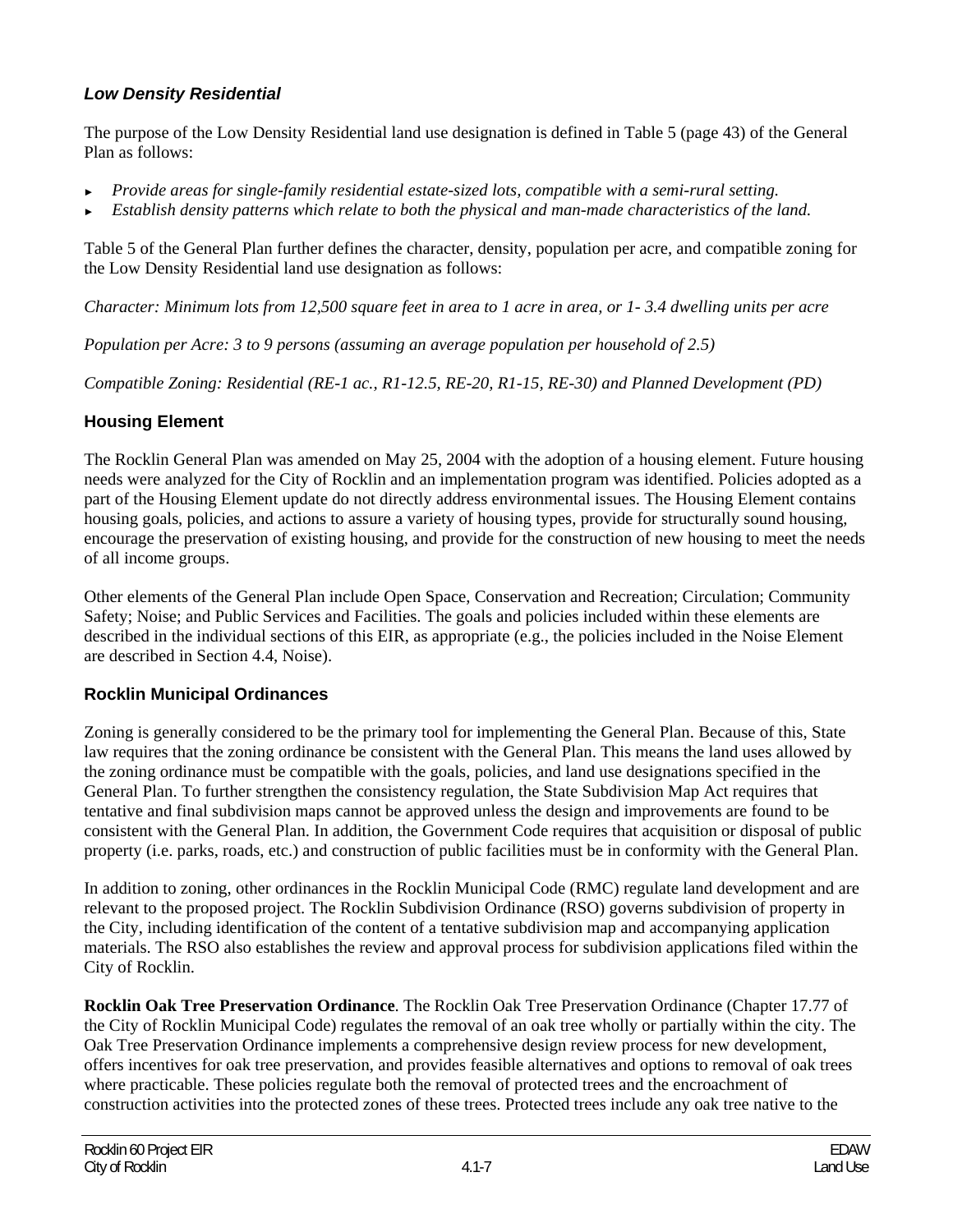Rocklin area with a diameter at breast height (DBH) of six inches or greater. Heritage oaks are given special protection and are defined as oaks native to the Rocklin area having a DBH of 24 inches or greater. Ordinances 17.77.030 and 17.77.050 prohibit the removal of oak trees without the issuance of a permit and require that preservation and removal of healthy oak trees from undeveloped property shall be addressed in the development application review process, and shall be governed by the guidelines adopted under Section 17.77.100.

**Stormwater Runoff Pollution Control Ordinance.** Chapter 8.30, Stormwater Runoff Pollution Control Ordinance, of the Rocklin Municipal Code prohibits the discharge of any materials or pollutants that cause or contribute to a violation of applicable water quality standards, other than stormwater, into the municipal storm drain system or watercourses. Discharges from specified activities that do not cause or contribute to the violation of any plan standard, such as landscape irrigation, lawn watering, and flows from fire suppression activities, are exempt from this prohibition.

**Grading and Erosion and Sediment Control.** Chapter 15.28, Grading and Erosion and Sedimentation Control, of the Rocklin Municipal Code regulates grading on all property within the City of Rocklin; to avoid pollution of watercourses with nutrients, sediments, or other earthen materials generated or caused by surface runoff on or across the permit area; to comply with the City's National Pollution Discharge Elimination System permit issued by the California RWQCB; and, to ensure that the intended use of a graded site is consistent with the City of Rocklin General Plan, provisions of the California Building Code as adopted by the City relating to grading activities, City of Rocklin improvement standards, any applicable specific plans or other land use entitlements. In addition, this chapter establishes rules and regulations to control grading and erosion control activities, including fills and embankments; establishes the administrative procedure for issuance of permits; and provides for approval of plans and inspection of grading construction and erosion control plans for all graded sites.

**Flood Hazard Areas (Section 15.16, RMC)**. The Flood Plain Development Ordinance requires that all new construction on parcels partially or completely within a flood plain, be constructed outside of the 100-year floodplain. In addition, the finished floor elevation must be certified by a civil engineer or licensed land surveyor to be two feet above the 100-year flood elevation.

A portion of the southeastern extremity of the project site is within the 100-year floodplain, although no housing is proposed within this area (see Exhibit 3-1).

# **4.1.3 IMPACTS AND MITIGATION MEASURES**

# **THRESHOLDS OF SIGNIFICANCE**

Per Appendix G of the CEQA Guidelines, an impact to land use is considered significant if the proposed project would:

- ► Physically divide an established community; or
- Conflict with any applicable land use plan, policy, or regulation of an agency with jurisdiction over the project (including, but not limited to the general plan, specific plan, local coastal program, or zoning ordinance) adopted for the purpose of avoiding or mitigating an environmental effect.

## **METHODS OF ANALYSIS**

This section analyzes the compatibility of the proposed project with surrounding land uses and the consistency of the proposed project with adopted plans, policies, and regulations. General Plan policies were screened for their potential relevance to the proposed project. Those policies not found to be relevant are not discussed in this section. Physical environmental impacts resulting from the proposed project are discussed in the respective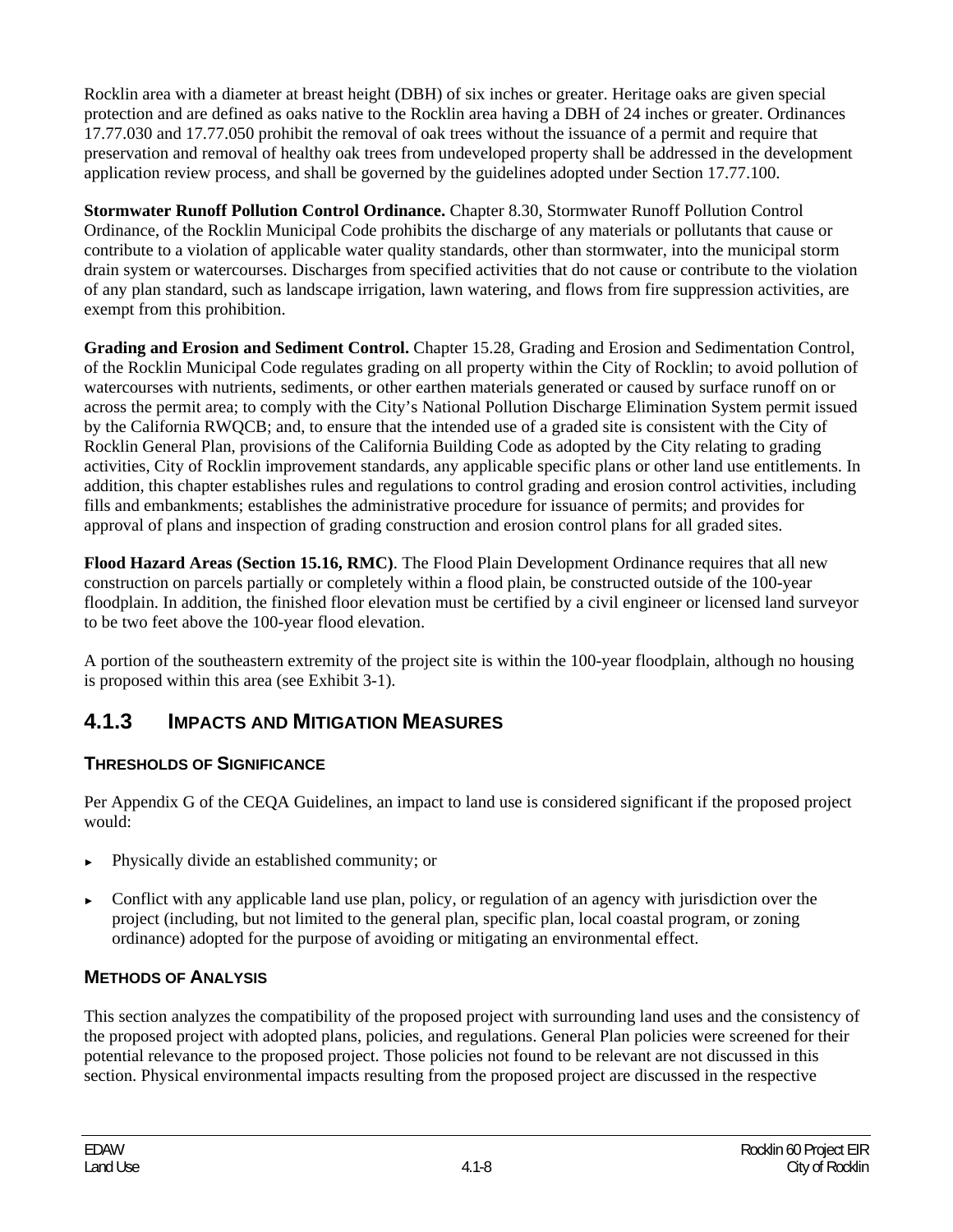sections of environmental analysis in this EIR. This discussion complies with section 15125(d) of the CEQA Guidelines which requires that EIRs discuss inconsistencies with local plans as part of the environmental setting

Potential inconsistencies between the proposed project and the adopted land use designations of the City's General Plan are determined in this evaluation. This consistency analysis considers the adopted goals and policies of the General Plan and the regulations of Rocklin's Municipal Ordinances.

The proposed project is also evaluated for its compatibility with existing land uses adjacent to the project site. The evaluation considers the existing and planned types of uses and intensities in the project vicinity and those proposed for the project site, and the accompanying degree of land use compatibility.

#### **IMPACTS AND MITIGATION MEASURES**

**IMPACT 4.1-1 Physically divide an established community.** *The proposed project would not be expected to physically divide an established community. Therefore, no impact on an established community would occur with project implementation.* 

The proposed project is located within the eastern portion of the City of Rocklin adjacent to an approved largescale commercial development (Rocklin Crossings) and an approved residential development (Croftwood Residential Subdivision). Both the project site and the Rocklin Crossings site are currently undeveloped. The areas surrounding the project site are also largely undeveloped, with the exception of rural residential properties to the east. The proposed project is intended to integrate into the emerging development pattern in the eastern portion of the City. Therefore, the proposed project would not be displacing or dividing an established community and **no impact** on an established community would occur with project implementation.

**Mitigation Measure 4.1-1: Physically divide an established community.** 

No mitigation is necessary.

**IMPACT 4.1-2 Consistency with Applicable Plans.** *The proposed project would not conflict with an applicable land use plan, policy, or regulation adopted for the purpose of avoiding or mitigating an environmental effect. Therefore, no impacts associated with plan consistency would be anticipated.* 

The project proposes a General Plan amendment on approximately 44 acres of the project's approximately 57 acres. The General Plan amendment would change on-site designations from approximately 33 acres to approximately 3 acres of Low Density Residential; from approximately 12 acres to approximately 46 acres of Medium Density Residential; (3) from approximately 10 acres to approximately 8 acres of Recreation/Conservation; and, (4) from approximately 1 acre to 0 acres of Retail Commercial.

The project also proposes to rezone from Unclassified (UN), Residential Single Family 12,500 Square Feet Minimum Lots (R1-12.5), Open Area (OA), and Retail Business (C-2) to Residential Single Family 6,000 Square Feet Minimum Lots (R1-6) and Residential Single Family 20,000 Square Feet Minimum Lots (RE-20).

The Recreation/Conservation designation applies to approximately 10 acres on the project site. According to the City's General Plan, "Recreation/Conservation means land designated for natural resource conservation, open space, parkways, and park and recreation areas." There is a pond area on the site with this land use designation that is likely to fall under the jurisdiction of the U.S. Army Corps of Engineers (USACE), Regional Water Quality Control Board (RWQCB) and/or California Department of Fish and Game (DFG). Potential impacts to the pond and other potential habitat areas are addressed in the Biological Resources section of this EIR (see Section 4.12).

If the project were developed based on the land use designations in the General Plan, approximately 50 to 100 dwelling units could be developed on the approximately 12 acres currently designated Medium Density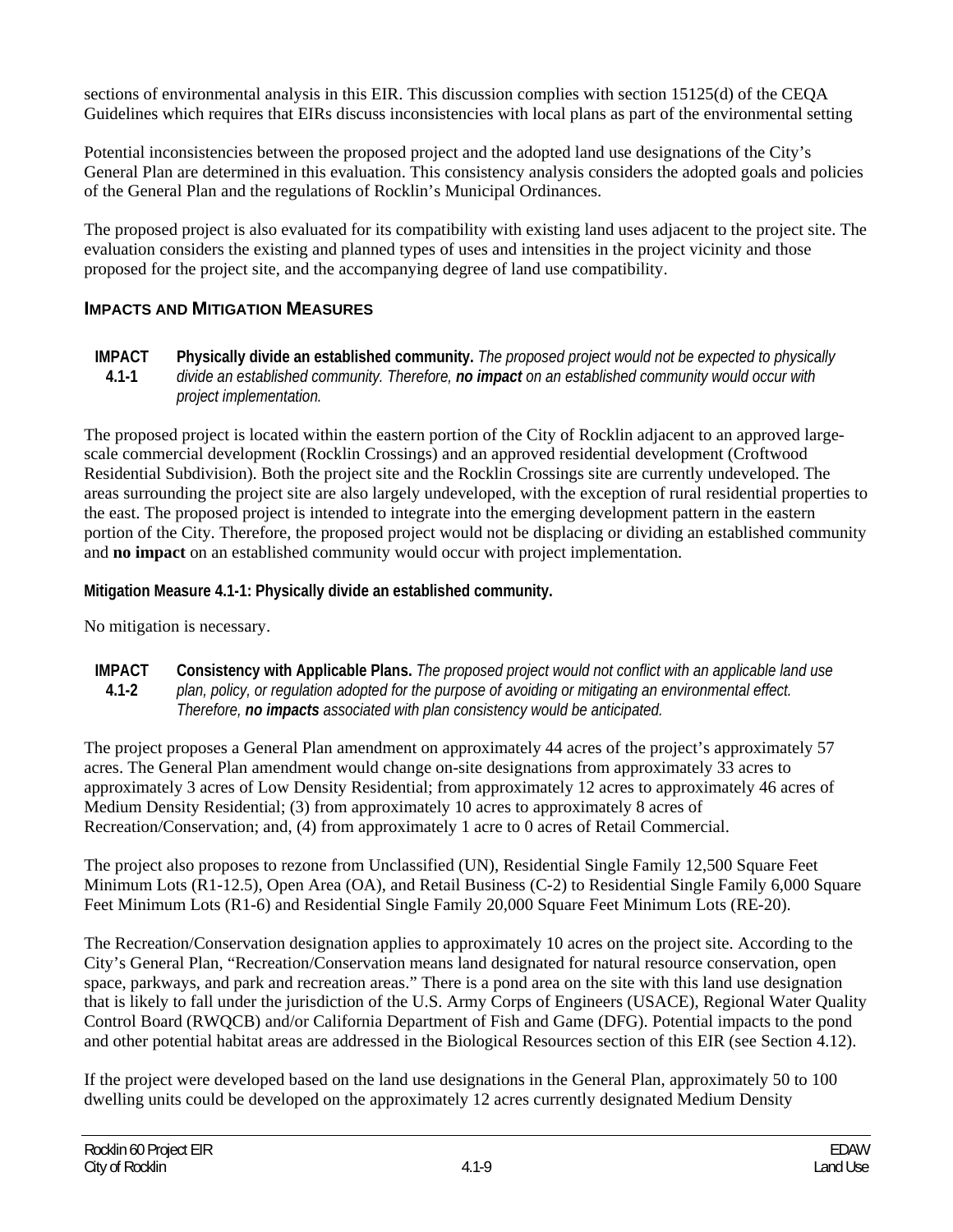Residential (assuming 4 to 8 dwelling units per acre). Approximately 33 to 100 dwelling units could be developed on the approximately 33 acres currently designated Low Density Residential (assuming 1 to 3 dwelling units per acre). In addition, approximately 13,500 square feet of retail building space could be developed on the 1.23 acres of Retail Commercial designated land on the project site. No development would be assumed to occur on the approximately 10 acres of Recreation/Conservation designated land on the site.

Based on the residential land use designations applicable to the project site, the General Plan would permit a range of between 83 and 200 residential dwelling units. The project proposes a total of 179 residential units. Because the proposed project includes a similar number, and fewer units than currently allowed by the General Plan on the site, the project's proposed change in land use designations would not be expected to conflict with the General Plan's residential designations for the site.

The project's proposed residential land uses would be inconsistent with the site's Retail Commercial and Recreation/Conservation land use designations. However, the proposed project includes a general plan amendment that would address these conflicts. The project also includes a rezone of the site to Residential Single Family 6,000 Square Feet Minimum Lots (R1-6) and Residential Single Family 20,000 Square Feet Minimum Lots (RE-20) in order to accommodate the project's proposed residential densities. With implementation of the general plan amendment and rezone, the proposed project would not conflict with the site's General Plan land use or zoning designations.

In addition to land use designations, the Rocklin General Plan contains other policies that implement the City's goals and objectives for anticipated development. Following (in the bulleted text) are applicable policies and a discussion of the relationship of such policies to the project.

► *(Policy 7) To require that new development in or near existing residential areas be compatible with those existing neighborhoods.* 

Discussion: Land use compatibility is determined by the physical environmental effects arising from the interaction of a project site and the surrounding land uses. Compatibility of land uses is generally based on such issues as noise impacts, aesthetic impacts, air quality impacts, hazards and hazardous materials impacts, hydrology, and other topics, which are addressed in the various sections of this EIR. Because these topics are covered in detail in other sections of this EIR, the topic of land use compatibility is not addressed further in this section.

► *(Policy 8) To coordinate planning in areas contiguous to neighboring jurisdictions in order to ensure compatible land uses.* 

Discussion: The project abuts the Town of Loomis along a portion of its eastern perimeter. Recognizing the larger lot residential pattern that comprises much of Loomis, the project has provided several large lots along its eastern perimeter. However, the placement of homes on different lot sizes in proximity to one another does not constitute an adverse physical environmental impact. For a discussion of physical effects that could lead to land use incompatibility, please refer to the relevant sections of this EIR, as described above.

► *(Policy 10) To designate residential land according to the following scale:* 

| <b>Dwelling Units Per Acre</b> |                                                                                                         |
|--------------------------------|---------------------------------------------------------------------------------------------------------|
| Rural                          | Less than 1                                                                                             |
| Low density                    | $1 - 3$                                                                                                 |
| Medium density                 | $4 - 8$                                                                                                 |
| Medium high density            | $9 - 15$                                                                                                |
| High density                   | $6-20$                                                                                                  |
|                                | (Units to be rounded to nearest whole number. Land use projects that develop less than or more than the |
|                                | designated residential land use ranges shall be considered inconsistent with the General Plan.)         |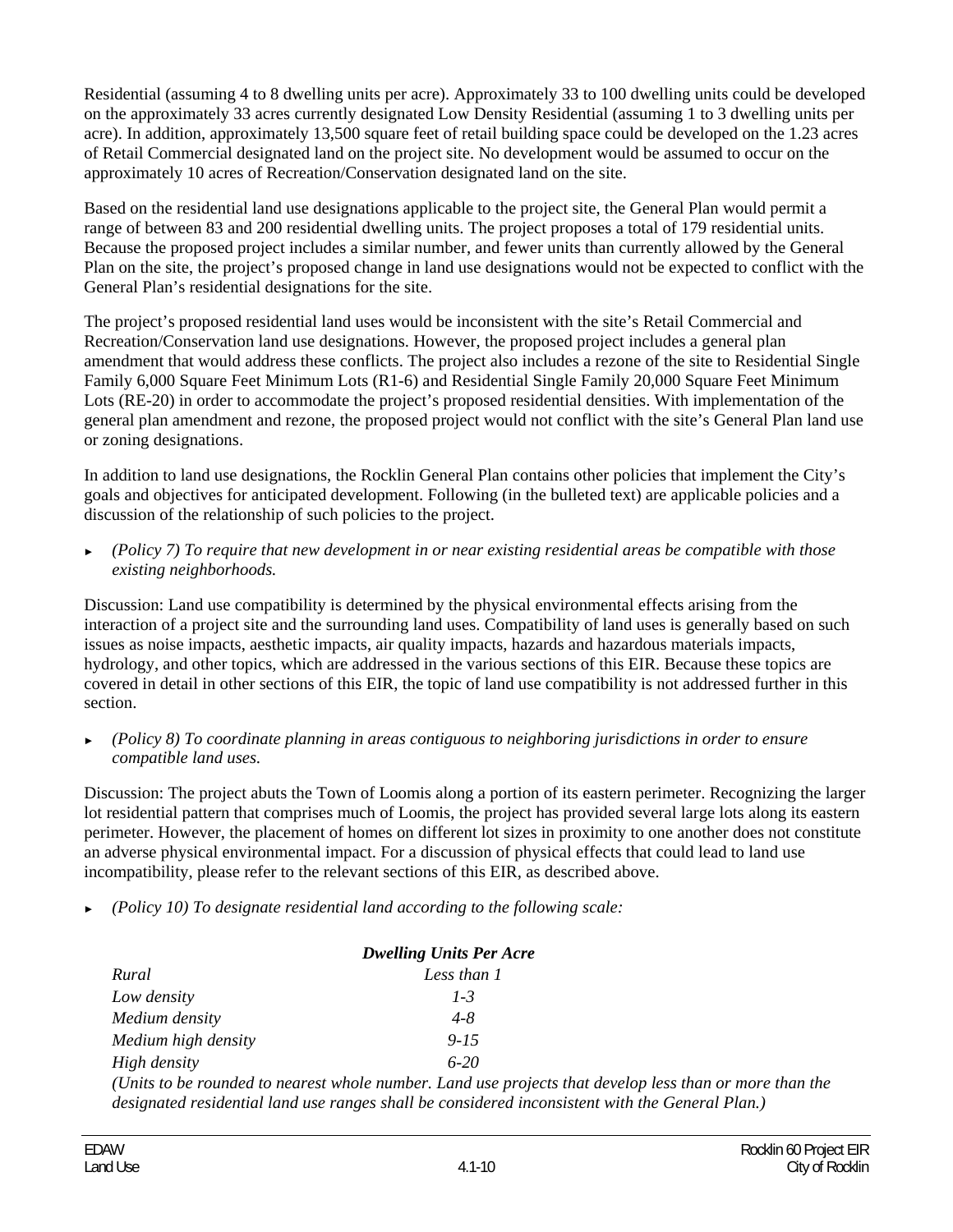Discussion: The project proposes 179 single-family residential lots with an average lot size of 6,500 square feet, which is approximately 6 to 7 units per acre. There are 176 lots proposed on approximately 44 acres of land proposed to be designated Medium Density Residential. The gross density would be just more than 4 units per acre, consistent with the City's Medium Density Residential category. There are 3 large lots proposed on approximately 2 acres of land. The gross density here would be approximately 1.5, consistent with the City's Low Density Residential designation. The project proposes a General Plan amendment of approximately 44.41 acres of the project's approximately 57 acres. The General Plan amendment would change Low Density Residential, Retail Commercial, and Recreation/Conservation designations to Medium Density Residential (MDR) and Low Density Residential (LDR) to accommodate the proposed project. The MDR designation allows construction of between 4 and 8 dwelling units per acre. The LDR designation allows construction of between 1 and 3 dwelling units per acre. With approval of a General Plan amendment, the project would be consistent with the General Plan land use designation for the site.

► *(Policy 11) To discourage leap-frog or premature development in areas not contiguous to existing developed and serviced areas of the City.* 

Discussion: The proposed project is located within the eastern portion of the City of Rocklin adjacent to an approved large-scale commercial development (Rocklin Crossings) and an approved residential development (Croftwood Residential Subdivision). Because the proposed project would be integrated into the emerging development pattern in the eastern portion of the City, it would not be considered premature or leap-frog development.

► *(Policy 13) To establish residential design standards, especially for hillside and other unique areas.* 

Discussion: The City has not established any unique residential design standards that would specifically apply to the project site. Therefore, the proposed project would not conflict with this policy.

► *(Policy 14) To encourage medium-high and high density residential areas near major arterial and collector streets.* 

Discussion: The project site is located approximately 1,000 feet east of Sierra College Boulevard, which is designated as an arterial. The term "near" is frequently cited as  $\frac{1}{4}$  mile, which is a comfortable walking distance. The project site distance from Sierra College Boulevard is less than ¼ mile. The project site is roughly one mile north of Rocklin Road, which is also designated as an arterial. For Rocklin, Medium-High Density Residential is defined as between 9 and 15 dwelling units per acre, while High-Density Residential is defined as between 16 and 20 units per acre. Depending on the definition of "near," the project may or may not propose residential development consistent with this policy. The Land Use Element specifies different land uses for certain areas of the existing and future developed City. The City is broken up into community areas, including "Croftwood," an area that includes the project site. For this community area, Low Density Residential is identified as the primary land use. However, the Land Use Element also notes that Medium-High and High-Density Residential uses could be allowed along arterial and collector streets. It appears that the project is largely in conformance with this policy, although the policy itself is too vague to definitively evaluate.

► *(Policy 16) To encourage the design of neighborhoods that interconnect streets and pedestrian pathways for vehicle and pedestrian use to provide for social interaction and the efficient movement of service and emergency vehicles.* 

Discussion: The Project would initially have one ingress/egress to and from the site from Sierra College Boulevard and emergency access (only) via Makabe Lane to Dias Lane. The site design includes a roadway system that extends throughout the project area, and proposes a future 20-foot wide ingress/egress at the northwest corner of the site that would allow pedestrians and emergency vehicles to traverse the site, which would ensure compliance with this policy.